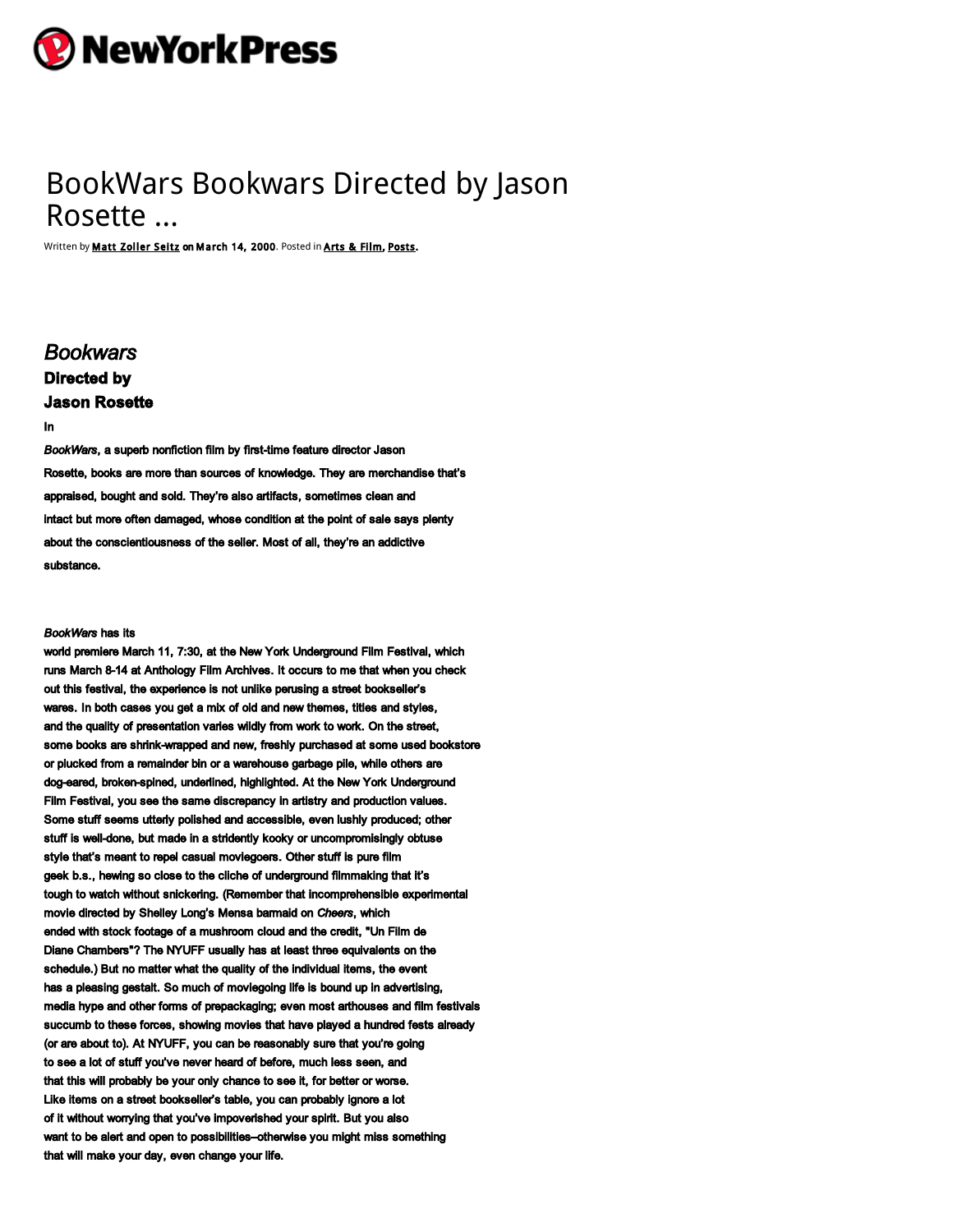#### *BookWars* is an example

of the latter: a real find. It'd fit nicely on a double bill with *Wonder* **Boys. Both films are about people with a hopeless, perhaps self-destructive** love of books and words and both exude an unmistakable aura of authority. The filmmakers clearly know what they're talking about–you sense they're emotionally committed participants, not tourists–and they manage to make a peculiar literary subculture accessible to casual viewers without condescending to the people involved or dumbing anything down. Most significantly, both films convey the sense of a fragile, fascinating world endangered by shifting cultural values. The chatty literati of *Wonder Boys* are creatures of the university system, which until recently shielded them from the hard truths of declining American literacy and the rise of mass-market values in the publishing industry. They're finding out the hard way that they can run but they can't hide, and that very soon, serious literary fiction will be as relevant to the general public as blacksmithing.

#### In *BookWars*, Giuliani's

quality-of-life campaign–which sometimes seems to stem more from a desire to protect big business and control or destroy oddball fringe New Yorkers than to legitimately enhance public safety–decimates the ranks of street booksellers, whose interaction with citizens in America's most literate city once was evidence of a thriving urban life of the mind. Rosette, who started selling books on the street in the mid-90s, is aware that he came in at the end of an era, but he doesn't let that awareness poison the story with bitterness; nor does he lionize himself for having known interesting people and chronicling the beginning of the end of their world. He's just a guy selling books, and he happens to have a camera, a point of view and the storytelling chops to explain what happened and what it means.

#### The action unfolds mainly

in two bookselling hotspots, the Washington Square Park area and on 6th Ave. near the Jefferson Market library. The diverse cast of characters includes Pete, an artist with a loft in downtown Newark who started buying used books to gather collage material and ended up selling them; Thomas from California, a slender, bearded fellow who unexpectedly becomes a fierce community organizer when Giuliani's minions begin their crackdown; and Rick, a young, droll, part-time street magician and friend of Rosette who came into the bookselling game even later than the filmmaker. There are guys from Russia and Poland and Jamaica, young slacker types and men who look old enough to have actually hung out with the Beats. The customer base is just as varied; as is the case with any business, the booksellers make a sizable chunk of revenue off repeat customers, some of whom are charming, others aloof and even belligerent.

# Like a good, long, thorough

magazine article, *BookWars* has a controlled, mesmerizing tone and an eye for small, telling details. Contrary to irresponsible stories published in various New York newspapers and magazines, Rosette informs us that most street booksellers don't steal their books; they get most of their wares from yard and estate sales in the city and surrounding suburbs, as well as from remainder bins and trash heaps. They fix up the more battered volumes using the standard bookseller's tool kit (tape, Elmer's Glue, rubbing alcohol, razor blades) and add little psychologically effective touches to make certain books seem more special (plastic slipcovers, for example). The books are stored in the sellers' homes or in storage lockers (very few booksellers are homeless), and the storage unit of choice is a cardboard banana box, usually Del Monte (nobody knows why; it's just tradition).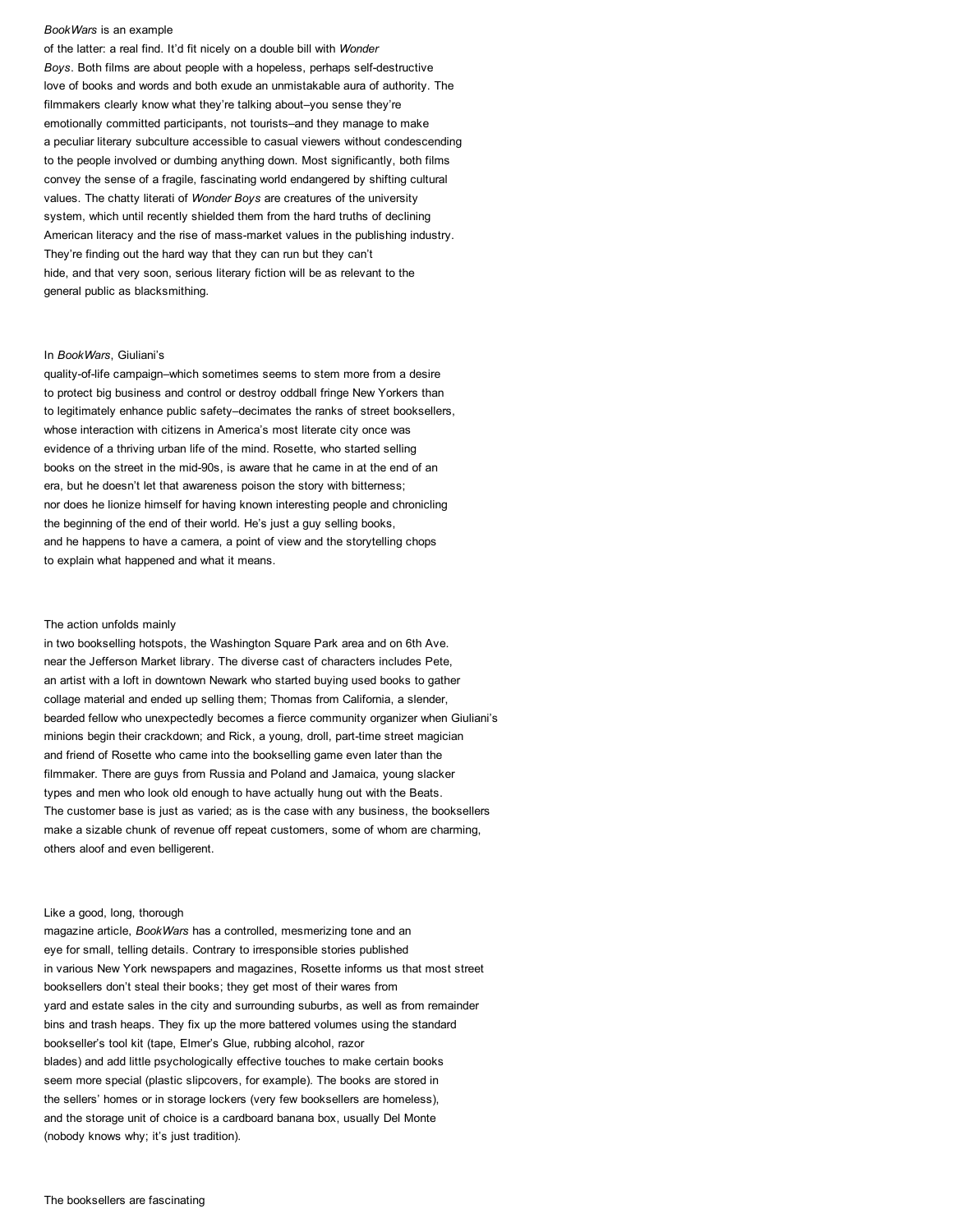underground characters–little Joe Goulds–but Rosette doesn't suggest that they're all wonderful, highly functioning people who'd fit in any place if given the chance. On the contrary, some of them seem cranky, unreasonable, even mentally disturbed; at the very least, we sense that most of them would never be as driven and together in another profession as they are in this one. Where books are concerned, they seem to feel criticisms and slights more deeply than most citizens.

#### Because we're given

a bit of time to know the booksellers, the encroachment on their lifestyle by cops, bureaucrats and college administrators (NYU installed huge sidewalk planters to make it harder to set up tables) seems an outrageous overreaction to people who, in the greater scheme of social ills, could not rationally be considered a serious problem. Rosette astutely shows us how Giuliani's forces gradually turned up the heat, ticketing the sellers for not having proper documentation, instituting curfews, even subtly drawing and redrawing lines on the curb so that the space booksellers could occupy was reduced over time. The film metaphorically links Giuliani's meticulous persecution of street booksellers to the fate of a toad in one of Pete the artist's terrariums. The puny amphibian mysteriously took ill and died, and Pete later discovered from reading a natural history book that the animal probably cacked from infestation after a fly laid maggot eggs in its stomach. Late in the film, as the city closes in, Rosette's narration brings this chilling image home. "What is this thing that seeks to regiment, control, organize and commodify everything in its path, this thing that cleans the streets, this devouring worm that eats cities from the inside out?" he asks.

# Though Rosette is the main

character in *BookWars* and our guide through its world, he doesn't aggrandize himself or put his own feelings front and center. He's content to serve as an engaged yet slightly distanced narrator. His pitch-perfect sense of what shots to show us and how long to fix them onscreen, coupled with his sharp choice of music and his relaxed yet elegant narration (his Ohio-accented tenor speaking voice suggests Lou Reed's vocals) hints at a potentially fearsome combination of literary ambition and film sense. In its own laid-back, no-big-deal way, this is a wonderful movie.

#### Though *BookWars* made

the biggest impression of the NYUFF titles I previewed, there's other stuff on the bill that's interesting for one reason or another.

#### Slava Tsukerman's 1982

punk-heroin-alien favorite *Liquid Sky* gets a screening March 10 at 11 p.m., with the director in attendance; if you haven't seen it and you're a fan of incomprehensible New York cult classics, check it out, and don't be afraid to get bombed first.

# Chris Wilcha's *The*

*Target Shoots First* (March 9, 7:30 p.m.), a first-person documentary feature about life at mail-order juggernaut Columbia House during the grunge era, is entertaining for general audiences and probably indispensable for anyone who's interested in nutzoid indulgences of the music industry–though Wilcha, unlike Rosette, sometimes presumes too much interest in what he's thinking and feeling and not enough in the specific mechanics of his world. *Untitled #29.95*, a documentary about the history of experimental video that precedes *The Target Shoots First*, won't tell video aficionados anything they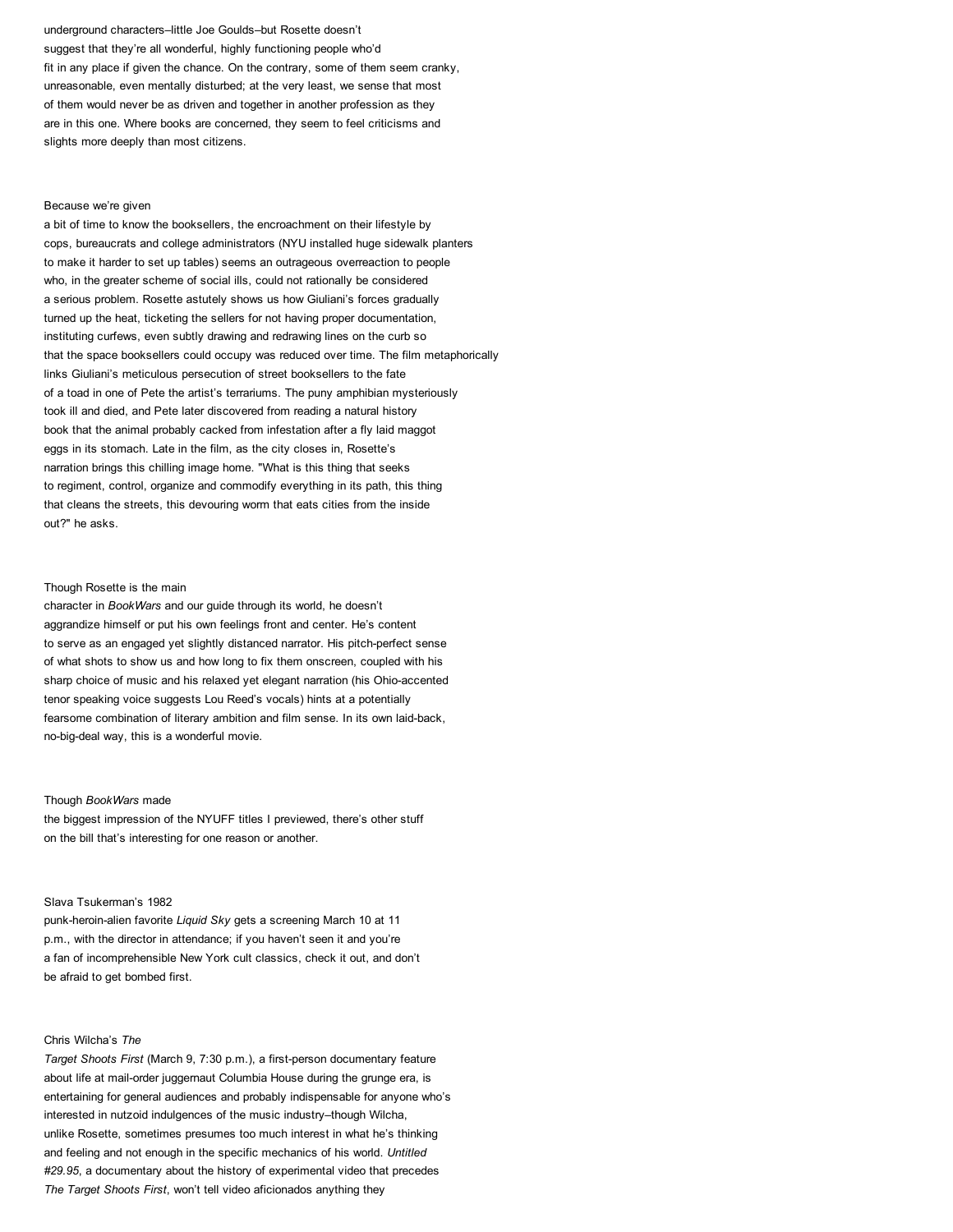didn't already know, and the pretentious style (dissonant soundtrack noise, pixilated closeups of video screens that are supposed to emphasize the tv-ness of tv) will bore the crap out of newbies.

# James Fotopoulos' *Migrating*

*Forms* (March 11, 4 p.m.) is billed in the program as "the downbeat, stripped-down tale of a worn-out man and a slatternly woman engaging in a tense, tawdry affair beneath the all-seeing gaze of the man's silent cat." But the film I saw looked a lot like a rather dull film-school variant of David Lynch's *Eraserhead* with static compositions, a nearly silent soundtrack, unsubtle intimations of disease and decay and supposedly mesmerizing shots that go on about 10 times as long as they should and contain a 10th as much expressive energy as their creator seems to think.

# Deborah Stratman's

*The Blvd* (March 12, 6:15 p.m.) isn't as rich, subtle or varied a look at a subculture as *BookWars*, but it's just as much fun and much more conventionally exciting. It's a portrait of street drag racing in Chicago, choked with detail and chock-full of anecdotes by veteran racers (and family members, and bettors). Stratman's film mythologizes the hot-rod obsession even as it recalls some of the saddest early Springsteen songs, about guys who race to get away from straight society but end up spinning their wheels in eternal adolescence.

# Among notable shorts: Jeff

Krulik's *Obsessed with Jews* (shown as part of "That's Undertainment," a short-film compilation that screens March 11 at 9:15 p.m.) is an amusing and alarming look at a Washington, DC, accountant who has allowed ethnic pride to become a self-feeding obsession, amassing a collection of more than 7000 items bearing images of famous Jews. *Swingers' Serenade* (shown as part of "Fist of the Monkey Gods" on March 11 at 4:30 p.m.) sounds hilarious on paper–it's a modern reconstruction of a sex film script first published in a do-it-yourself 1960s moviemaking magazine–but the filmmakers kill the joke by camping things up too much. Stan Brakhage meets Bruce Weber in *Recital* (show in "Vision Quest" on March 11 at 6:15 p.m.), an incomprehensible yet mesmerizing film: a young, beautiful boy in a blond wig fights with his buddies and picks apart a blood-juicy pomegranate while an adult man's voice drones on about trusting instincts and taking chances, suggesting either a chickenhawk fantasy or the kid's inevitable maturation and loss of innocence.

#### The film most likely to

inspire helpless, baffled laughter is *Frozen Hot*, which is either the most original feature film comedy since *Being John Malkovich* or the most hopelessly fucked-up (perhaps both). Writer-director Charles Brosseau/Fisher stars in this Hollywood satire as St. John the Baptist (yes, really), a low-rent Hollywood film producer who dresses like Billy Jack and maybe thinks he *is* Billy Jack.

# St. John, an obscure actor-filmmaker

from the 70s, is undergoing a deposition in a lawsuit to prevent the looting of a "Hindu/Gay/Nazi" millionaire's estate. The lawyer is a charismatic black woman named Miss Ross (brilliantly played by Ella Joyce of the Fox comedy *Roc*). As she discusses the case with St. John, "Frozen Hot" randomly intercuts footage from a real-life exploitation documentary called *The Great Hollywood Rape/Slaughter* (directed by Brosseau/Fisher in 1971)